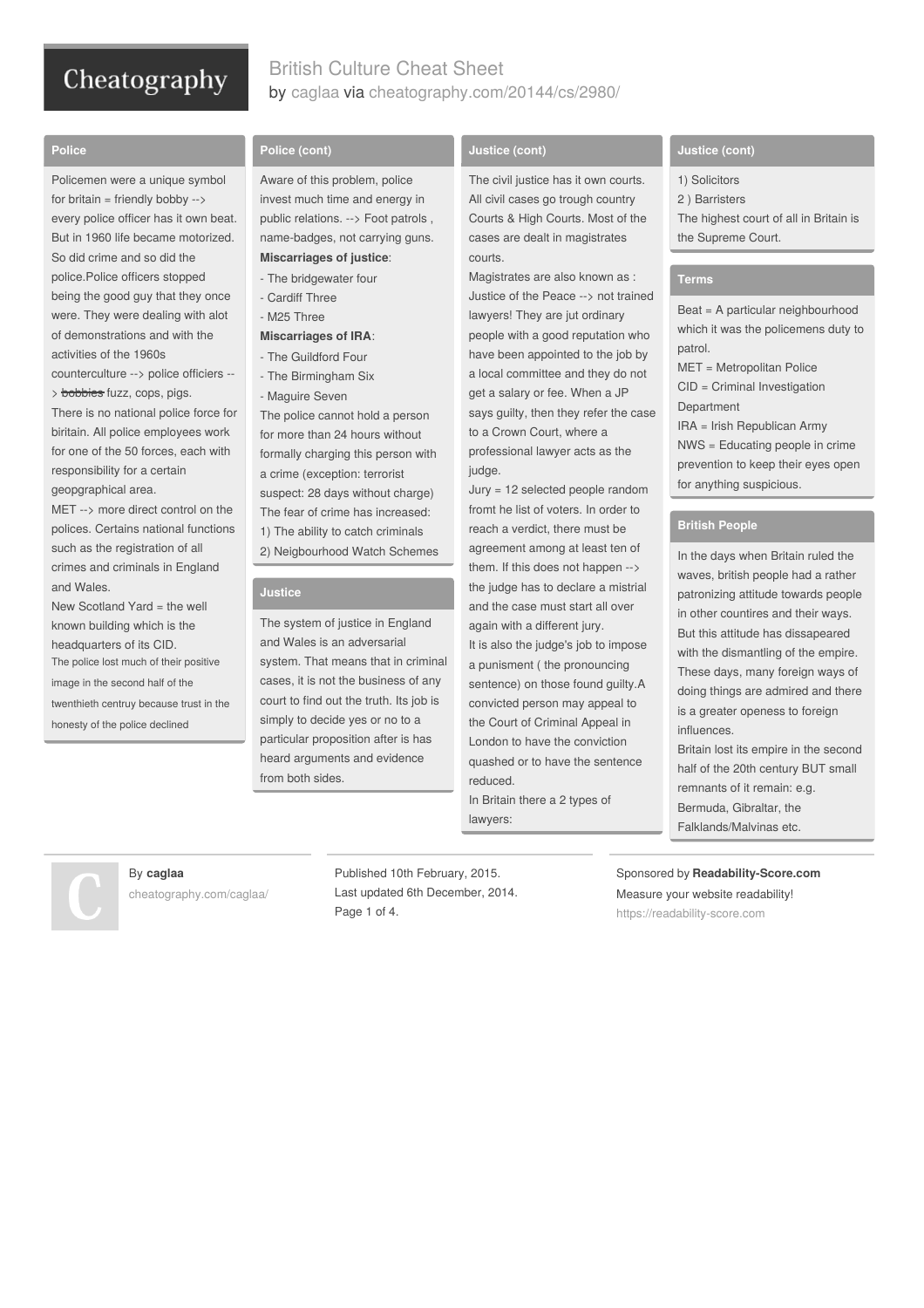# British Culture Cheat Sheet by [caglaa](http://www.cheatography.com/caglaa/) via [cheatography.com/20144/cs/2980/](http://www.cheatography.com/caglaa/cheat-sheets/british-culture)

#### **British People (cont)**

\* They all wish to continue with the imperial arrangement

\* British government: these wishes cause pride but also embarrassment and irritation o Pride: they suggest how beneficial the Br imperial administration must have been o Embarrassment: because the possession of colonial territories doesn't fit the image of a modern democracy o Irritation: it costs money In 1982 the Br government spent hundreds of millions of pounds

recapturing the Falklands from the invading Argentinians:

o Popular support at home

o Rare modern occasion of active patriotism (people felt here Britain was finally doing something right and doing it well)

Opinions about military interventions since then:

\* 1990's: Britain's role in the Gulf

- War and in Balkan peacekeeping efforts
- o Majority acceptance
- o Little enthousiasm
- \* 2003: government's decision to go to Iraq
- o Provoked heated debate
- o Provoked largest public

demonstration

#### **British People (cont)**

- o Decision has been generally regretted
- \* Britain's presence in Afghanistan o Has also been unpopular

### **Britain's armed forces**

Britain has a loyalty towards the government of the british armed forces.(proud) The british military is divided into 3 branches: 1) The Royal Navy 2) The Royal Air Force 3) The Army

( Navy = oldest, king alfred, senior service)

#### **Britain's role in world affairs**

There is no general agreement on what Britain's 'commitments in the world' are and on whose behalf they should be undertaken.

\* Feeling in the country that Britain should be able to make significant contributions to international 'peacekeeping'.

\* Question about nuclear weapons o Since the 1950s the Campaign for Nuclear Disarmament (CND) has argued that Britain should cease to be a nuclear power, on economic and moral grounds o But they don't have consistent support

**Britain's role in world affairs (cont)**

o Britain still has a nuclear force, although little in comparison to the USA

#### **Relationship USA & UK**

Public feeling about the relationship = ambivalent o On the one hand: reassuring to be so diplomatically close to the most powerful nation in the world and the shared language gives people some sense of belonging with America

o On the other hand: some mild bitterness about the power of the USA, little distrust but remarks are often made about Britain being only a fifty-first state of the USA

\* In any case: relationship declined since Britain joined the European Communities. The opening of the channel tunnel emphasized that Britain's links are now more to Europe

\* Also: tourist statistics: before the 1990's: mostly American tourists in Britain, now the majority of visitors are from Europe

Ambivalent = having mixed feelings about someone or something

#### **European Relations**

BRITISH ATTITUDE TOWARDS

ITS MEMBERSHIP OF THE EU Attitude = ambivalent o One hand: as an economic necessity and a political advantage o The other hand: acceptance has never meant enthusiasm

 Dominant attitude: profound lack of enthusiasm, tends to be seen as a necessary evil

o Causes: The British sense of apartness

 $\Box$  Results in the fact that EU laws and regulations are often viewed as interference by a 'foreign'

organisation (according to some politicians and the media: these rules are a threat to the autonomy and independence of the UK) (according to the average person: threat to the British 'way of life')  $\Box$  News about EU regulations pertaining to everyday life and habits seems to irritate the British.

Sponsored by **Readability-Score.com** Measure your website readability! <https://readability-score.com>

By **caglaa** [cheatography.com/caglaa/](http://www.cheatography.com/caglaa/)

Published 10th February, 2015. Last updated 6th December, 2014. Page 2 of 4.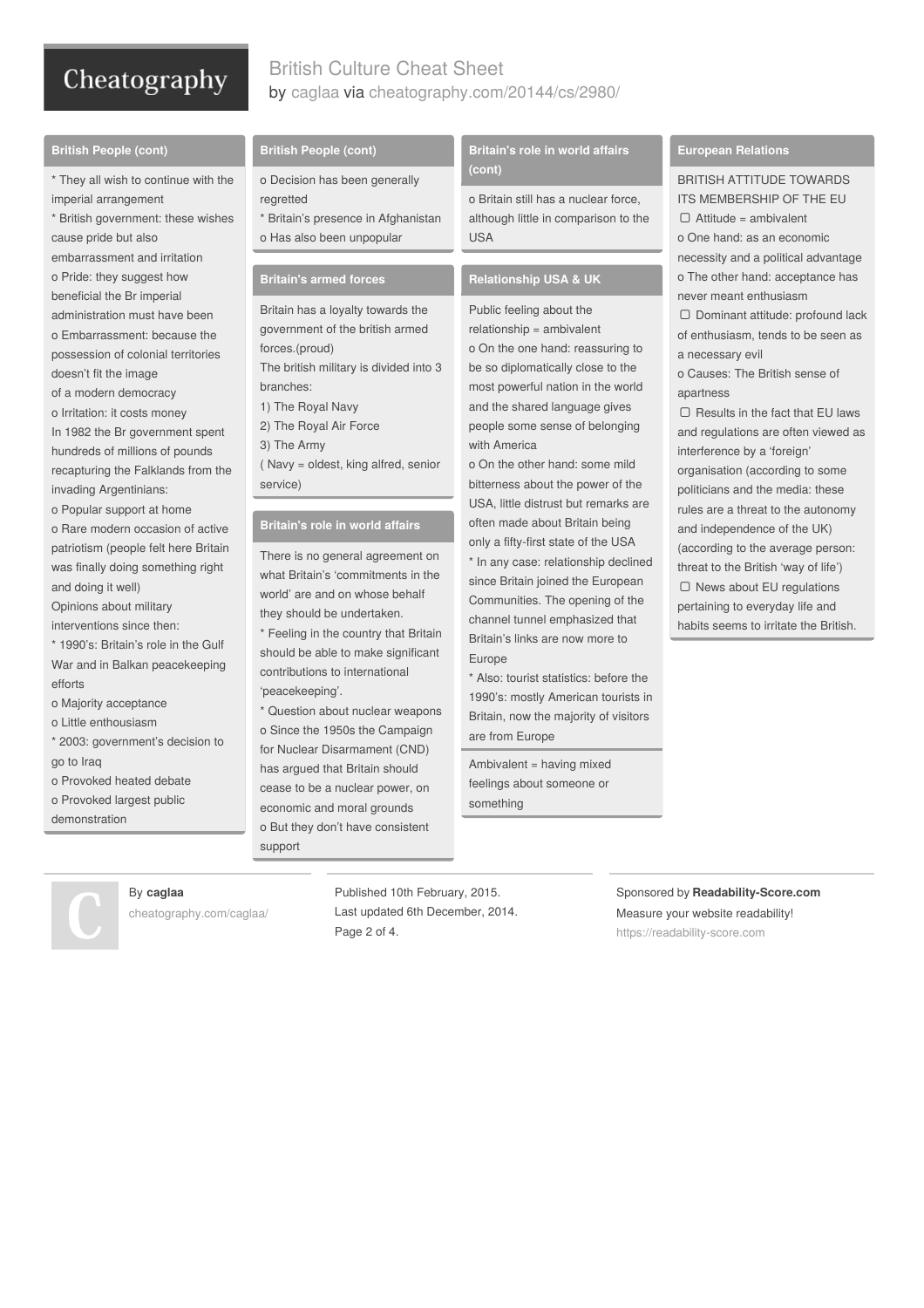# British Culture Cheat Sheet by [caglaa](http://www.cheatography.com/caglaa/) via [cheatography.com/20144/cs/2980/](http://www.cheatography.com/caglaa/cheat-sheets/british-culture)

#### **European Relations (cont)**

o Possible reason: the british tend to take laws and regulations seriously and to interpret them literally. Also they like to have as few laws and regulations as possible because they believe law should be applied consistently and precisely. But they see a lot of rules coming from Brussel. o What is even worse is that many of the rules seem to be about standardization, what means restriction, boring uniformity and inconvenience to them!

#### **Relations inside Great Britan**

#### **SCOTLAND**

Before the 1980s: were happy to be part of the UK but there was always some resentment about the way they were treated by the central government in London

From the mid 1980s onwards: majority of the Scottish population wanted either selfgovernment within the UK or compete independence

A referendum decided in 1999 that the Scottish Parliament was reborn (300 years after it abolished itself). It has considerable powers over internal Scottish affairs

#### **Relations inside Great Britan (cont)**

Future? The Scottish National Party, which wants complete independence from the UK, is now the largest party in Scottish Parliament, a majority of people see independence inevitable in the long run. The present arrangement puts pressure on the relationship between Scotland and England

#### **Wales**

Different situation

Nationalism is felt mostly in the central and western parts of the country but not politically,

more culturally

However: also a growing support of greater self-government

### **Great Britain & Northern Ireland**

#### TWO VIEWPOINTS

Catholic viewpoint = nationalist or republican: in support of the idea of a single Irish nation

and its republican government Protestant viewpoint = unionist or loyalist: loyal to the union with Britain

#### **AFTER THE PARTITION OF IRELAND IN 1920**

Northern Ireland was given its own parliament and Prime Minister Protestant majority had always

had the economic power in the six counties

Internal self-government allowed them to take all the political power as well.

All the positions of power were always filled by Protestants

#### **LATE 1960'S**

Catholic civil rights movement began and there was a violent Protestant reaction.

In 1969 British troops were sent in to keep order

o At first: welcomed by the **Catholics** 

o But troops often act without regard to democratic rights and sencibilities

o Violence increased

o British government imposed certain measures which are not normally acceptable in

a modern democracy

o Welcome disappeared entirely after 30 January 1972 (Bloody Sunday, troops shot dead 14 unarmed Catholic marchers)

#### **LATE 1960'S (cont)**

o Extremist organisations and acts of terrorism increased (IRA started a bombing campaign on the British mainland while Loyalist paramilitaries started committing

terrorist attacks in the Republic of Ireland

o Result: British government imposed direct rule from London. There was a hardening of attitudes in both communities and support for extremist parties increased

First important step towards resolution: Good Friday Agreement of 1998: gave the Republicof Ireland a small degree of power sharing and everybody born in Northern Ireland the right to be a citizen of the Republic. Also it said that the 6 counties will remain part of the UK as long as the majority of its people wanted to.

But sporadic violence and political statements continued

In 2007: start of internal selfgovernment, with an elected assembly and a cross-party cabinet

Sponsored by **Readability-Score.com** Measure your website readability! <https://readability-score.com>

## By **caglaa**

[cheatography.com/caglaa/](http://www.cheatography.com/caglaa/)

Published 10th February, 2015. Last updated 6th December, 2014. Page 3 of 4.